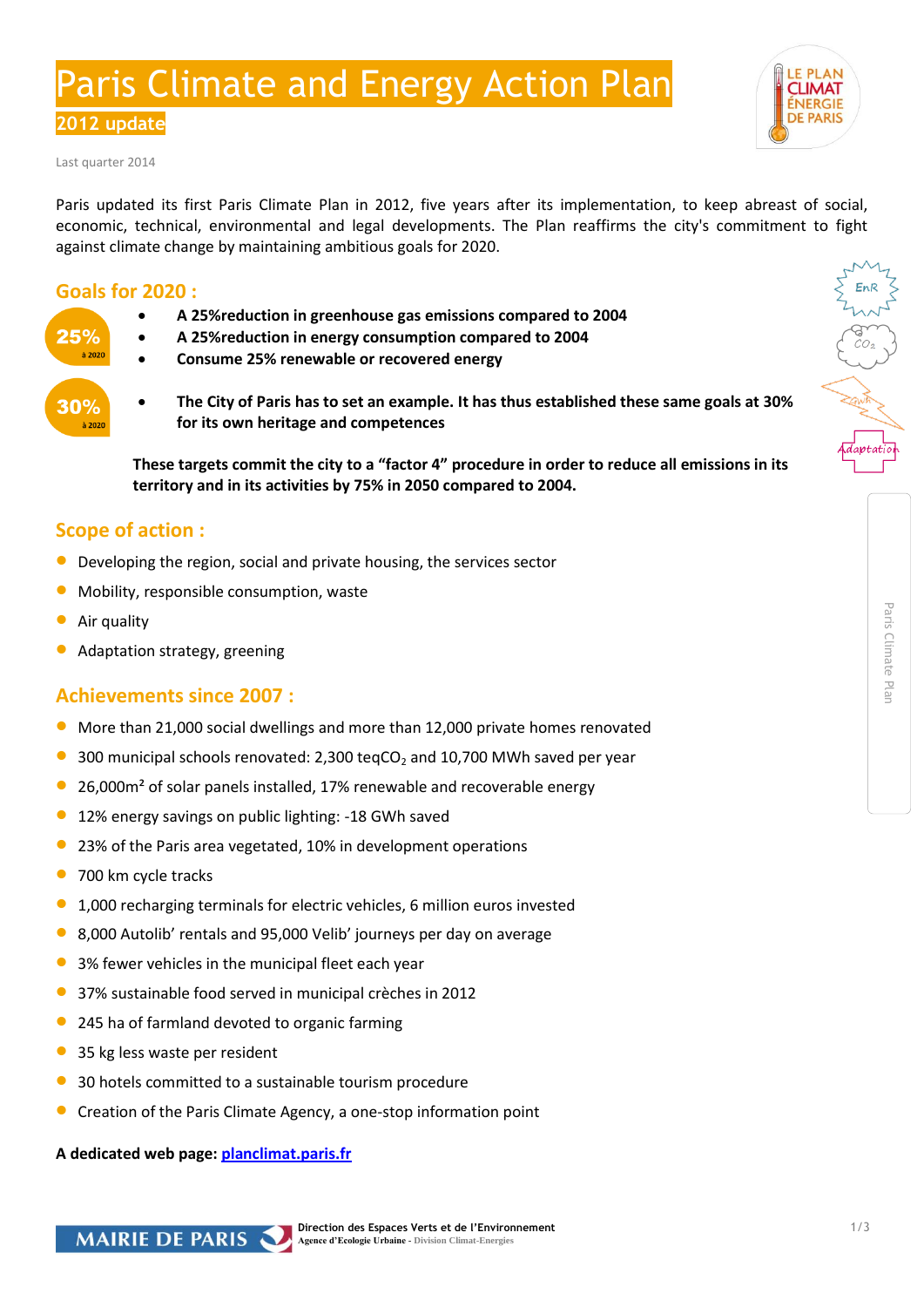

# **Projects for the 2014/2020 term :**

- Thermal and energy renovation of the 1,000 least energy-efficient buildings
- Progressive elimination of diesel from Paris
- Redevelopment of major public squares to facilitate soft traffic
- <sup>1</sup> 15% of journeys made by bicycle
- 100 ha of roofs and façades planted, one third of which devoted to producing fruit and vegetables
- Reduction of pollution
- Study on the methanation of organic waste



#### **Paris in 2020…**

- 18.8 million teqCO<sub>2</sub> emissions maximum
- 24,124 GWh expended maximum
- 6,000 GWh of renewable energy used in energy consumption

## **For more information**

**The Paris Climate Plan offers a series of online documents to be viewed or downloaded**

- [Review of action](http://www.paris.fr/viewmultimediadocument?multimediadocument-id=126603) for 2007-2012
- [Guidelines for 2012-2020](http://www.paris.fr/viewmultimediadocument?multimediadocument-id=142826)
- [Blue Climate 2013:](http://www.paris.fr/viewmultimediadocument?multimediadocument-id=140633) the annual report on the Paris Climate Plan, an essential information and evaluation tool for keeping up with the commitments of the Paris municipality.
- The carbon footprint report 2009 *(next update in 2015)*
- The energy report 2009 *(next update in 2015)*

Certain specific actions are described in greater detail in the strategic functional and operational logbooks:

- [The administration logbook](http://www.paris.fr/viewmultimediadocument?multimediadocument-id=126621)
- [The housing logbook](http://www.paris.fr/viewmultimediadocument?multimediadocument-id=134539)
- *The adaptation logbook (forthcoming)*
- [The citizen's logbook:](http://www.paris.fr/pratique/environnement/energie-plan-climat/10-cartes-postales-ludiques-a-decouvrir-duplique/rub_8411_stand_135008_port_19606) 10 entertaining postcards, *And what about climate change?*
- The service [sector partnership commitment charter:](http://parisactionclimat.paris.fr/) Paris Climate Action

### **Summary sheets**

Twenty themed data sheets have been drafted to sum up the main actions. They present specific goals, key figures for energy consumption and cost, and further links.